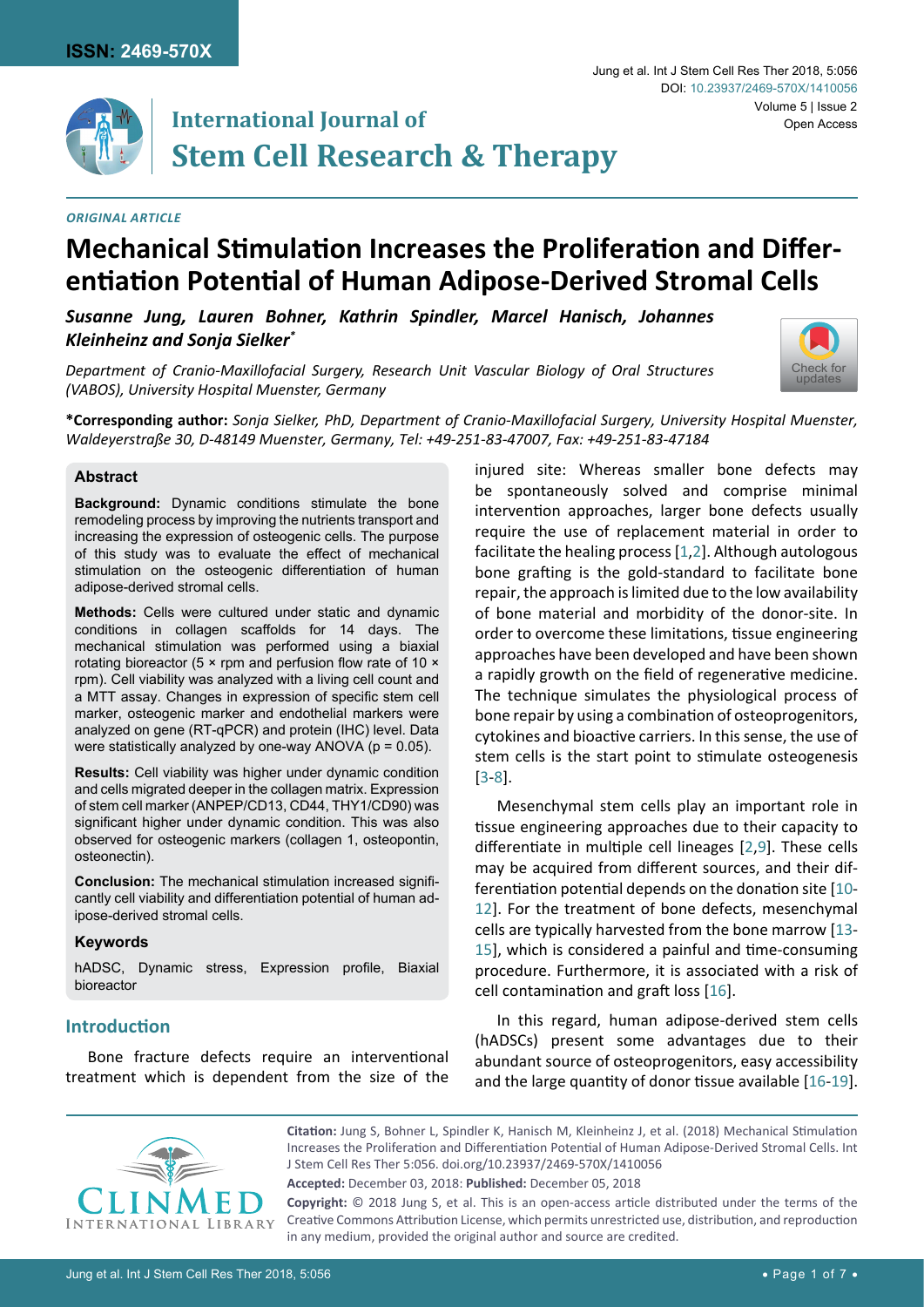Although the osteogenic capacity of hADSCs seems to be lower in comparison to bone marrow-derived stem cells [[20\]](#page-6-4), intrinsic and extrinsic inducing factors, as an osteogenic medium or mechanical vibration, are used to stimulate the osteogenesis [[21](#page-6-5)-[26](#page-6-6)].

Mechanical vibration by means of bioreactors is able to simulate the physiological movements occurred *in vivo* during the bone remodeling by mimic *in vitro* physiological mechanostimulation [\[27](#page-6-7)]. Under dynamic culture, there is an improvement on the nutrients transport, associated with an increase on the expression of osteogenic cells, favoring the bone remodeling processes [[28](#page-6-8)]. Although this method seems to be effective to enhance proliferation and differentiation of hADSCs [\[29](#page-6-9)], the protocol usually comprises the use of an osteogenic medium [\[30](#page-6-10),[31](#page-6-11)], and a possible synergistic effect cannot be excluded. Thus, the mechanism by which the mechanical vibration alone stimulates the bone regeneration is not yet fully understood. The present study aimed to evaluate whether the mechanical vibration would be able to stimulate bone formation without using an osteogenic medium.

## **Material and Methods**

#### **Experimental design**

In order to evaluate the effect of dynamic stimulation on hADSCs, cells were cultured during 14 days in static or dynamic conditions without using osteogenic inducing factors. Cell proliferation and differentiation analysis was performed after 7 and 14 days of culture.

#### **Cell isolation**

Human subcutaneous fat tissue was collected under sterile conditions from the leftover tissue of patients submitted to elective abdominal surgery on the General and Visceral Surgery, University Hospital Muenster, Germany. Isolation and cell growth were described previously [[11](#page-5-6)].

### **Cell culture**

The constant conditions (37  $^{\circ}$ C, 5% CO<sub>2</sub> and 95% humidity) were kept during the whole experimental period. Cell culture medium was alpha eagle minimal medium (α-MEM, Lonza, Switzerland) containing 10% fetal bovine serum (10%), amphotericin B, glutamine, and penicillin/ streptomycin (each 1%; all Biochrom Merck, Germany).

Collagen punches with a diameter of 10 mm were cut from a collagen membrane ("PARASORB® Fleece HD", Resorba Medical GmbH, Germany) under sterile conditions and used as scaffolds. Each scaffold was placed into a 24-well culture plate (TPP, Switzerland) and fixed on the well bottom with 400 µl low melt agarose (4% in α-MEM, Plaque Agarose, Biozym, Germany) during 24 h. hADSC were seeded with  $1 \times$ 10<sup>5</sup> cells onto each collagen scaffold, and incubated for initial incubation for 4 days.

After the initial culture, the hADSC were randomly divided into two experimental groups based on static and dynamic conditions. For the static condition, the cells remained in 24-well culture plates for the following 10 days. For the dynamic condition, after the initial incubation, the cells were submitted to mechanical vibration during the same period (10 days).

The dynamic condition was simulated by a biaxial rotation bioreactor ("TisXell Regeneration System"; Quintech Life Science; Singapore) filled with 700 ml of α-MEM Running conditions for the TisXell Regneration System bioreactor were determined with a biaxial rotating of 5  $\times$  rpm and a perfusion flow rate of 10  $\times$  rpm [[31](#page-6-11)]. Cell culture part was repeated three times.

#### **Cell proliferation analysis**

Living cell count was performed with the CASY1 cell counter (Schärfe System, Germany) according to manufacture protocol. Proliferation rate were estimated with an in-house MTT assay. The conversion of the yellow thiazolyl blue tetrazolium bromit (0.5 mg/ ml; Sigma-Aldrich, Germany) to the purple formazan was measured at λ 570 nm. All assays were performed according to the manufacture protocols and done in triplicates.

# **Real-time quantitative reverse transcription polymerase chain reaction (RT-qPCR)**

The analysis of the mRNA-expression of osteogenic and endothelial markers was performed by RT-PCR. Total RNA was extracted and purified by the "miRNeasy Mini Kit" (Qiagen, Germany). Purity and concentration of the isolated total RNA was determined by a spectrophotometric reading (NanoDrop™ 2000; ThermoFisher Scientific, Germany). Genomic DNA contamination was reduced by a DNase I treatment (ZeroBase™ DNase I; epicenter, Germany) followed by a cDNA synthesis (1 µg RNA; MMLV Reverse Transcriptase 1<sup>st</sup> strand cDNA synthesis kit; epicenter, Germany). cDNA was amplified on Mastercycler® RealPlex S4 (Eppendorf, Germany) using commercially available primers in triplicates (Eurofins Genomics GmbH, Germany) and the DyNAmo Color Flash SYBR Green qPCR Kit (Biozym; Germany). Primers are listed in [Table 1](#page-2-0). PCR conditions were: Initial denaturation at 95 °C during 7 minutes, followed by 45 cycles of denaturation at 95 °C for 10 s, annealing at 54 °C for 15 s and extension at 72 °C for 20 s. Analysis was performed using the Mastercycler® software (Eppendorf, Germany).

### **Immunohistochemistry**

In order to determine the protein expression of specific stem cell markers, osteogenic markers, and endothelial markers, an immunohistochemistry was performed. hADSC collagen scaffolds were fixed in 4% of buffered formalin (Fisher Scientific UK limited, UK) for 1 h and embedded immediately in HistoGel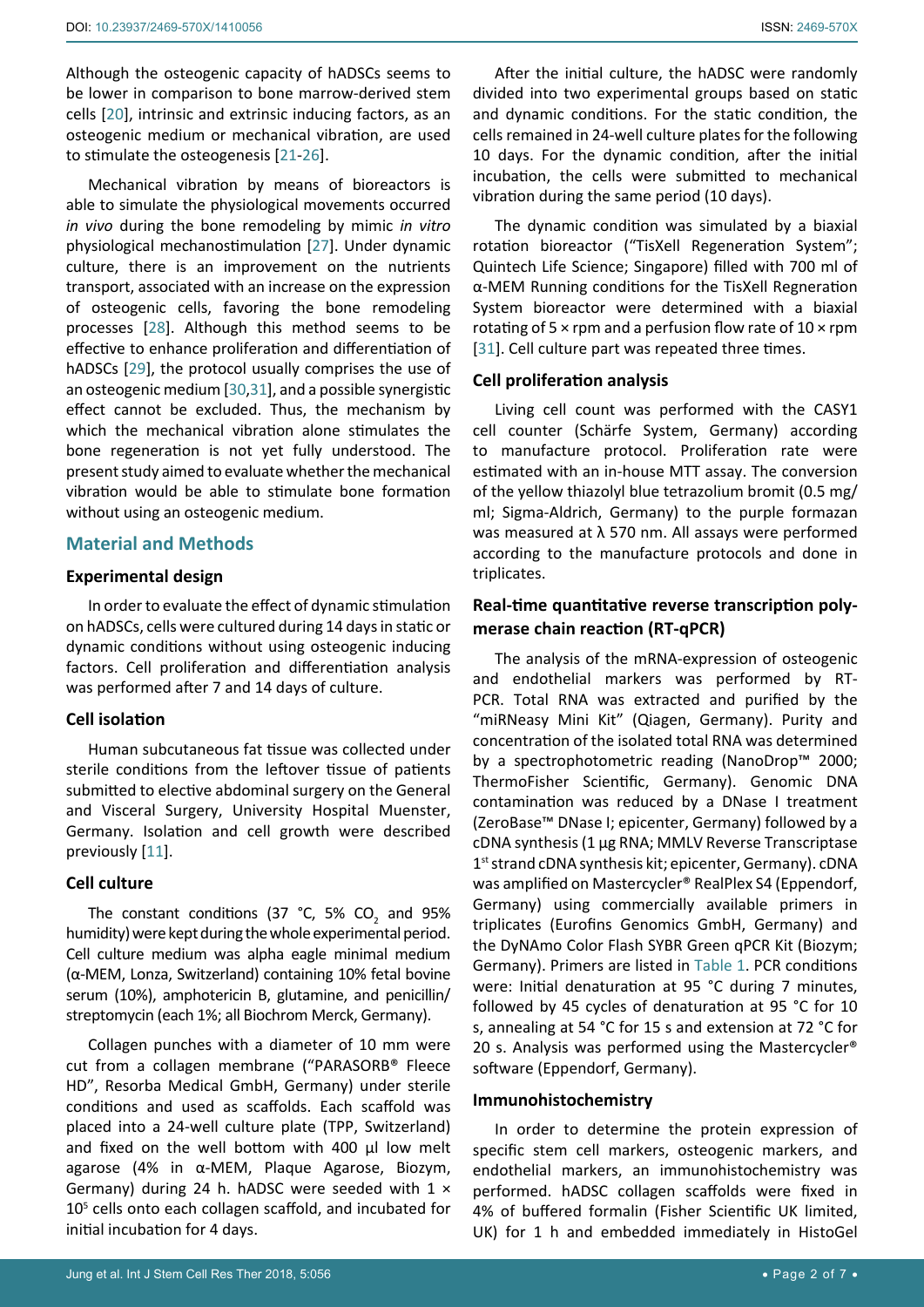(Thermo Scientific, Germany). Samples were watered and dehydrated through an increasing grades ethanol solution. After, the samples were transferred to cedar wood oil (Merck, Germany) during 24 h and into warm 1:1 paraffin-cedar wood oil mixture for 48 h, followed by warm paraffin (Paraplast Plus; Tyco Healthcare Group LP, USA) for 72 h. After cooling down for 24 h at -20 °C, samples were embedded into fresh paraffin and sectioned with a microtome (Leica Microsystems GmbH, Germany). Sections were mounted onto slides one day before staining. Afterwards, they were deparaffinized in xylene and rehydrated through decreasing grades ethanol solution.

The following primary monoclonal antibodies from

<span id="page-2-0"></span>**Table 1:** Primers used for RT-qPCR.

| Gene                      | <b>Primer sequence</b>       |  |  |  |  |  |  |  |  |
|---------------------------|------------------------------|--|--|--|--|--|--|--|--|
| <b>Housekeeping genes</b> |                              |  |  |  |  |  |  |  |  |
| GAPDH-F                   | 5'-CTCAGACACCATGGGGAAGG-3'   |  |  |  |  |  |  |  |  |
| GAPDH-R                   | 5'-TCGCTCCTGGAAGATGGTGA-3'   |  |  |  |  |  |  |  |  |
| <b>RNA18S5-F</b>          | 5'-AGAAACGGCTACCACATCCA-3'   |  |  |  |  |  |  |  |  |
| RNA18S5-R                 | 5'-CCCTCCAATGGATCCTCGTT-3'   |  |  |  |  |  |  |  |  |
| Stem cell marker          |                              |  |  |  |  |  |  |  |  |
| $CD44-F$                  | 5'-CCCATTCGACAACAGGGACA-3'   |  |  |  |  |  |  |  |  |
| CD44-R                    | 5'-TGGGGTGTGAGATTGGGTTG-3'   |  |  |  |  |  |  |  |  |
| ANPFP-F                   | 5'-TCAACTACACCCTCAGCCAG-3'   |  |  |  |  |  |  |  |  |
| ANPEP-R                   | 5'-ATTGCCCTCCATGTACTCGC-3'   |  |  |  |  |  |  |  |  |
| THY1-F                    | 5'-CAGCATCGCTCTCCTGCTAA-3'   |  |  |  |  |  |  |  |  |
| THY1-R                    | 5'-ACTGGATGGGTGAACTGCTG-3'   |  |  |  |  |  |  |  |  |
| Osteogenic marker         |                              |  |  |  |  |  |  |  |  |
| <b>BGLAP-F</b>            | 5'-ACACTCCTCGCCCTATTGGC-3'   |  |  |  |  |  |  |  |  |
| <b>BGLAP-R</b>            | 5'-GATGTGGTCAGCCAACTCGT-3'   |  |  |  |  |  |  |  |  |
| SPP <sub>1-F</sub>        | 5'-CATCACCTGTGCCATACCAGTT-3' |  |  |  |  |  |  |  |  |
| SPP <sub>1-R</sub>        | 5'-TTGGAAGGGTCTGTGGGGCTA-3'  |  |  |  |  |  |  |  |  |
| COL1A1-F                  | 5'-CCACCAATCACCTGCGTACA-3'   |  |  |  |  |  |  |  |  |
| COL1A1-R                  | 5'-GGCAGTTCTTGGTCTCGTCA-3'   |  |  |  |  |  |  |  |  |
| <b>Endothelial marker</b> |                              |  |  |  |  |  |  |  |  |
| CD34-F                    | 5'-AAGCCGAGTAGTGTCTTCCAC-3'  |  |  |  |  |  |  |  |  |
| CD34-R                    | 5'-GGGGTAGCAGTACCGTTGTT-3'   |  |  |  |  |  |  |  |  |
| PECAM1-F                  | 5'-TCCCCTAAGAATTGCTGCCA-3'   |  |  |  |  |  |  |  |  |
| PECAM1-R                  | 5'-TCTTCCCAACACGCCAATGA-3'   |  |  |  |  |  |  |  |  |
| <b>VWF-F</b>              | 5'-ATGCCCCTGGAGAAACAGTG-3'   |  |  |  |  |  |  |  |  |
| VWF-R                     | 5'-CCGAAAGGTCCCAGGGTTAC-3'   |  |  |  |  |  |  |  |  |

mouse were tested: CD13 (clone WM 15, dilution 1:100, Thermo Fischer Scientific, USA), CD31 (clone JC70A; dilution 1:20; Dako, Germany), CD34 (clone QBEnd/10, dilution 1:100; EMD Millipore, USA), CD44 (clone A3D8, dilution 1:100; Sigma Aldrich, Germany), CD90 (clone AF-9; dilution 1:50; Thermo Fischer Scientific, USA), and osteocalcin (clone OC4-30; dilution 1:50; TaKaRa, Japan). In addition, primary polyclonal antibodies acquired from rabbit were evaluated: osteonectin (dilution 1:200; Merck, Germany), osteopontin (dilution 1:100; Merck, Germany), and vWF (#F3520, dilution 1:1600, Sigma Aldrich, Germany). Dako "REAL™" Detection Kit was used for secondary antibody detection (Dako, Germany). Haematoxylin was used for counter-staining (Sigma-Aldrich, Germany). Negative as well as positive controls were implemented according to manufacturer's protocols. Staining results were summarized in a semi quantitative score (IRS) defined as:  $0 =$  no staining, 1  $=$  staining in less than 20% of cells,  $2 =$  staining in 21 to 50% of cells, 3 = staining in 51 to 90% of cells, and 4 = staining in more than 90% of cells. Six slices were analyzed for each sample and for each antibody. Samples were analyzed by three well-trained professionals with experience in histochemical techniques and analysis.

## **Statistical analysis**

The expression factors and IRS score were evaluated by one-way ANOVA with a modified Levene test. PostHoc analysis was performed with Bonferroni-Holm test. Statistical significance was set at p < 0.05. The statistical analyses were performed using the software Daniel's XL Toolbox version 6.53, available at [http://xltoolbox.](http://xltoolbox.sourceforge.net) [sourceforge.net.](http://xltoolbox.sourceforge.net)

# **Results**

# **Cell vitality**

[Figure 1](#page-2-1) shows the results for the living cell count and proliferation (MTT). The growth rate is two times higher in dynamic culturing conditions, whereas the functional activity is 1.2 to 1.5 times higher under dynamic conditions in comparison to static conditions. The dynamic condition showed a statistically significant

<span id="page-2-1"></span>

**Figure 1:** Living cell count (p = 0.034) and MTT (p = 0.013) [light bar = static cultivation; dark bar = dynamic cultivation; standard abbreviation as error marks; at day 4 only information for static cultivation existing].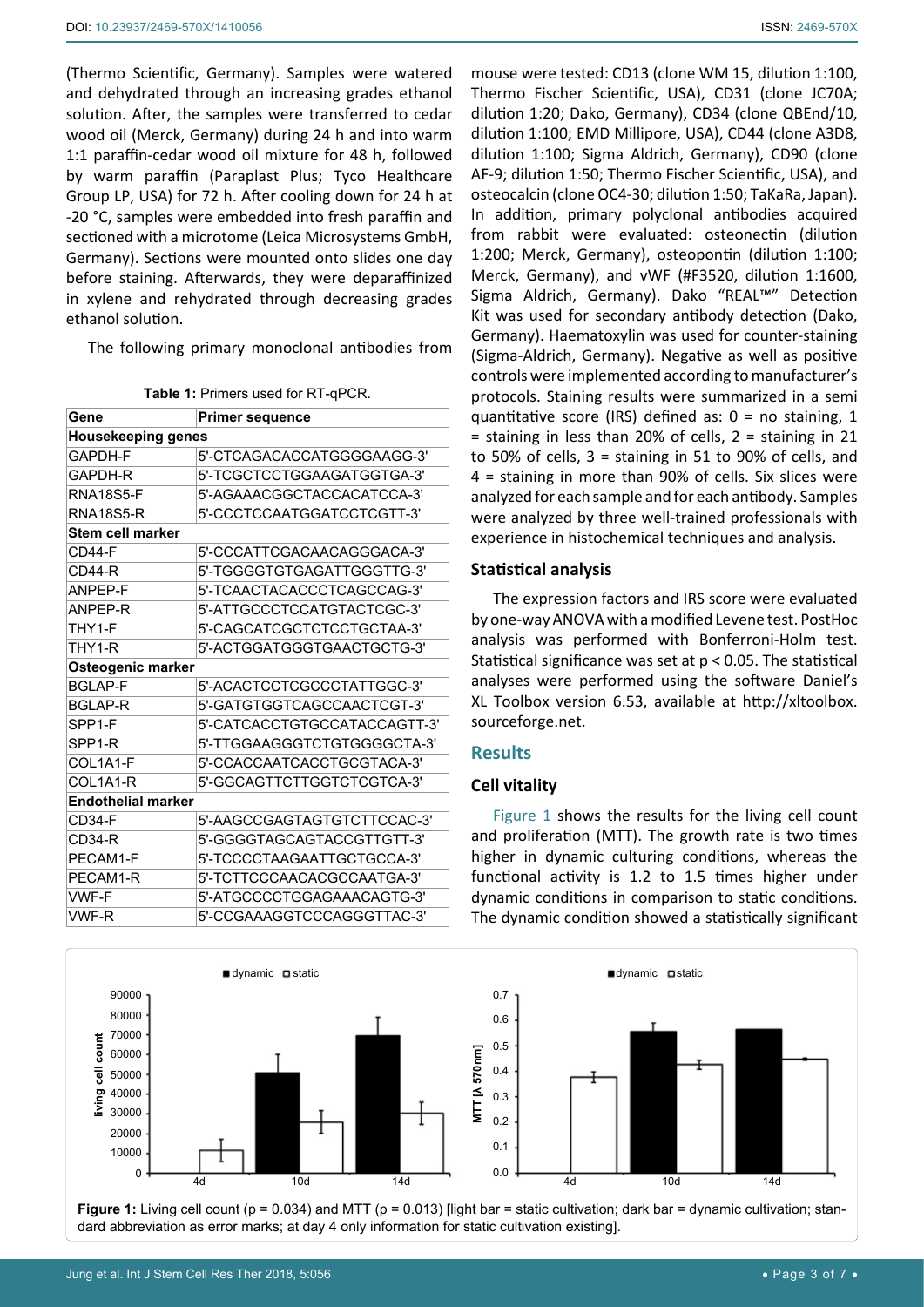<span id="page-3-1"></span>

difference between dynamic and static condition in living cell count ( $p = 0.034$ ) and proliferation rate ( $p =$ 0.013). Furthermore, the cells migrated deeper into scaffold matrix under dynamic conditions, as shown on [Figure 2](#page-3-1). Conversely, under static conditions, cells were arranged mostly at the matrix surface.

#### **Real time PCR**

The gene expressions of stem cell, osteogenic and endothelial markers are summarized in [Figure 3.](#page-3-0) The statistical analysis showed a significance for stem cell markers ( $p = 0.021$ ) and endothelial markers ( $p$ = 0.043). A Posthoc test was accomplished for gene expression and showed statistical significance among each other with at least  $p = 0.05$  (asterisks in Figure [3](#page-3-0)). For osteogenic marker, there was no significant in one-way ANOVA. Nevertheless, gene expression of stem cell and osteogenic markers increased along the time under dynamic culturing conditions and decreased under static culturing conditions ([Figure 3A](#page-3-0) and [Figure](#page-3-0)  [3B](#page-3-0)). The alteration in gene expression for all analysed genes referring to incubation time were significant with  $p = 0.000078$  and alteration at day 14 under dynamic conditions were significantly higher compared to day 10 and day 4 under static and dynamic condition with at least p = 0.008. The gene expression of BGLAP (osteocalcin) and PECAM 1 (CD31) was not observed, neither under

<span id="page-3-0"></span>

static as under dynamic culturing conditions. Expression of CD34 and vWF showed slightly effects between static and dynamic culturing conditions ([Figure 3C](#page-3-0)).

#### **Immunohistochemistry**

The results of the immunohistochemistry are summarized in [Figure 4](#page-4-0). The statistical analysis showed a statistical significance for stem cell markers ( $p =$ 0.000019), osteogenic ( $p = 0.013$ ) and endothelial markers (p = 0.029). A Posthoc test was accomplished for protein expression and showed statistical significance among each other with at least  $p = 0.03$  (asterisk in [Figure 4](#page-4-0)). IHC results mostly affirmed results of gene expression analysis. Protein expression of stem cell and osteogenic markers remained constant or decrease under static conditions and increased under dynamic conditions ([Table 2](#page-4-1)). Collagen 1 was not analyzed due to the collagen origin of used scaffolds. As well as in gene expression analysis, osteocalcin was not expressed. Protein expression of endothelial markers also affirmed in parts results of gene expression analysis ([Table 2](#page-4-1)).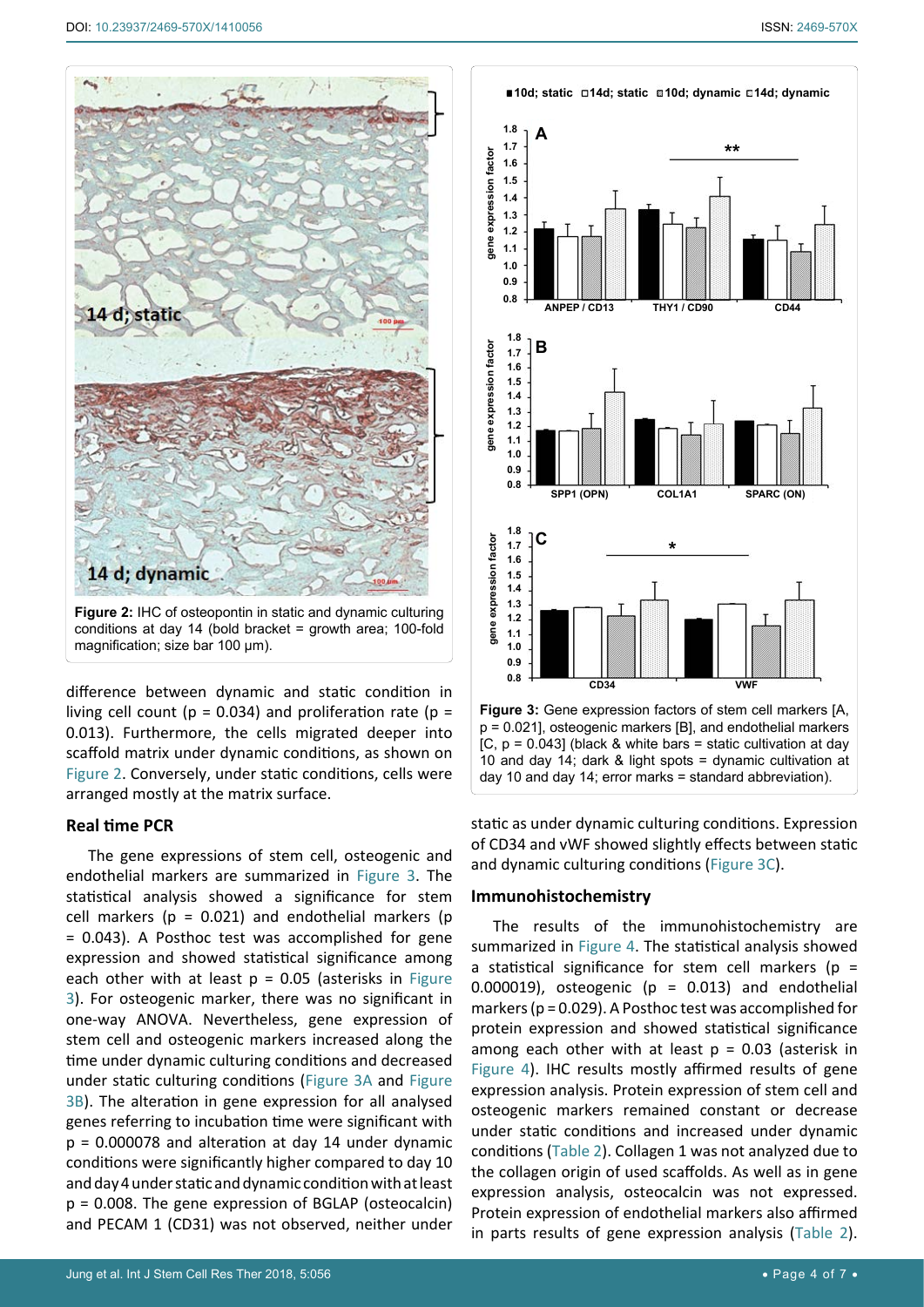<span id="page-4-1"></span>**Table 2:** Semi-quantitative IHC score of stem cell markers, osteogenic markers, and endothelial markers (Standard abbreviation in brackets;  $p = p$ -value).

|                                                                                                                                    |       | <b>Static conditions</b> |     |               |     |             |     | <b>Dynamic conditions</b> |                |               |  |  |
|------------------------------------------------------------------------------------------------------------------------------------|-------|--------------------------|-----|---------------|-----|-------------|-----|---------------------------|----------------|---------------|--|--|
| <b>Culturing conditions</b>                                                                                                        | Day 4 |                          |     | <b>Day 10</b> |     | Day 14      |     | Day 10                    |                | Day 14        |  |  |
| Stem cell markers ( $p = 1.9 \times 10^{-5}$ )                                                                                     |       |                          |     |               |     |             |     |                           |                |               |  |  |
| CD <sub>13</sub>                                                                                                                   | 3.5   | $(\pm 1.2)$              | 4   | $(\pm 0)$     | 3.5 | $(\pm 1.2)$ | 4   | $(\pm 0)$                 | 4              | $(\pm 0)$     |  |  |
| CD90                                                                                                                               | 0.7   | $(\pm 0.5)$              | 0.8 | $(\pm 0.8)$   | 0.8 | $(\pm 0.5)$ | 0.7 | $(t \pm 0.5)$             | 1              | $(\pm 0.6)$   |  |  |
| CD44                                                                                                                               |       | $(\pm 1.6)$              | 2.2 | $(\pm 1.2)$   | 2.3 | $(\pm 1.9)$ | 3.2 | $(t \pm 1.2)$             | 3              | $(\pm 0)$     |  |  |
| Osteogenic markers (*) (p = 0.013)                                                                                                 |       |                          |     |               |     |             |     |                           |                |               |  |  |
| Osteopontin                                                                                                                        | 3.8   | $(\pm 0.4)$              | 3.8 | $(\pm 0.4)$   | 2.2 | $(\pm 0.5)$ | 3.8 | $(t \pm 0.4)$             | $\overline{4}$ | $(\pm 0)$     |  |  |
| Osteonectin                                                                                                                        | 4     | $(\pm 0)$                | 4   | $(\pm 0)$     | 4   | $(\pm 0)$   | 4   | $(\pm 0)$                 | 4              | $(\pm 0)$     |  |  |
| Endothelial markers (") ( $p = 0.029$ )                                                                                            |       |                          |     |               |     |             |     |                           |                |               |  |  |
| CD <sub>34</sub>                                                                                                                   | 0.5   | $(\pm 0.5)$              | 0.5 | $(\pm 0.8)$   | 0.4 | $(\pm 0.7)$ | 0.3 | $(t \pm 0.5)$             |                | $0.9$ (± 1.4) |  |  |
| <b>vWF</b>                                                                                                                         | 0.2   | $(\pm 0.4)$              | 0   | $(\pm 0)$     | 0.5 | $(\pm 0.6)$ | 0.2 | $(t \pm 0.4)$             | 0              | $(\pm 0)$     |  |  |
| Collagen I was not analyzed due to the collagen origin of the scaffolds; Osteocalcin was not detectable; "CD31 was not detectable. |       |                          |     |               |     |             |     |                           |                |               |  |  |

<span id="page-4-0"></span>

**Figure 4:** Semi quantitative IHC score of stem cell markers  $[A, p = 0.000019]$ , osteogenic markers  $[B, p = 0.013]$ , and endothelial markers  $[C, p = 0.029]$  (grey, black & white bars = static cultivation at day 4, 10 and 14; dark & light spots = dynamic cultivation at day 10 and day 14; error marks = standard abbreviations).

Expression of CD34 was weak and remained constant or increased. As well as no gene expression of PECAM 1 was observable, expression of CD31 was not detectable. In contrast, expression of vWF was under dynamic condition very weak and it decreased during incubation.

# **Discussion**

The basic principle of a dynamic culture system is a change on the cell cytoskeleton [[29](#page-6-9)], improving nutrient transport [[28](#page-6-8)] and enhancing the mechanical signals related with cell proliferation pathways [\[32](#page-6-12)]. The perfusion bioreactor used in this study facilitates the fluid of the medium into the scaffold, creating an optimal microenvironment for cell differentiation [[28\]](#page-6-8). However, as it is usually associated with an osteogenic medium, its role on the osteogenesis process is still unknown. The present study aimed to evaluate whether the mechanical vibration by a perfusion reactor is able to induce alone the proliferation and differentiation of hADSCs.

The growth and proliferation rates of stem cells, such as the gene expression and presence of osteogenic markers, were stimulated under dynamic conditions, leading to a better response in comparison with static cultures. In this respect, the use of mechanical vibration seems to increase the effectiveness of cells on the treatment of large bone defects. Interestingly, the current study showed that the mechanical vibration alone was responsible for a higher expression of collagen I, osteopontin and osteonectin. These results corroborate with previous studies, which showed that the use of mechanical vibration alone is able to induce osteogenic differentiation, although this seems to be greater when an osteogenic medium is used [[25](#page-6-13),[29](#page-6-9),[33](#page-6-14)]. Pre, et al. claimed that the use of mechanical vibration alone induces osteogenic differentiation, although a culture medium is favorable to induce bone formation. The authors evaluated the effect of high-frequency vibration on hADSCs in osteogenic and proliferative medium [[33\]](#page-6-14). After 28 days, the highest calcium deposition was showed for cells cultured in osteogenic medium under mechanical stimulation. The statement is supported by Woloszyk, et al. who showed that a higher mineralization process was shown in human dental pulp stem cells under dynamic conditions, and that was even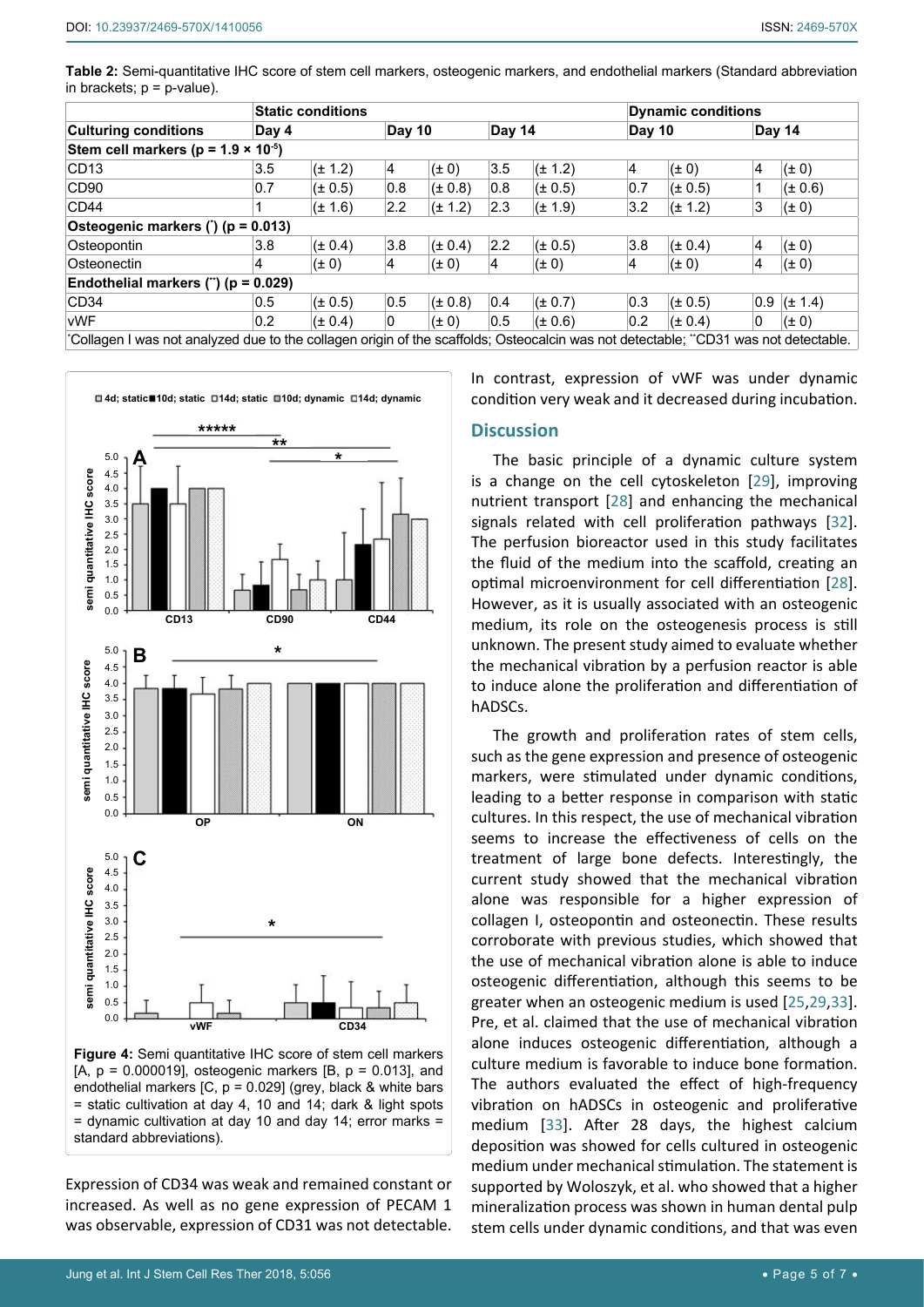more abundant in cultures submitted to both mechanical vibration and osteogenic medium [\[25](#page-6-13)]. However, based on findings of the present study, it is not possible to claim whether the use of an osteogenic medium would favor the bone formation, since none comparison was performed considering different medium.

Nonetheless, the hypothesis that the mechanical vibration induces an early differentiation is supported on this study, which showed higher levels of protein expression for the dynamic group after 14 days of culture. According to Pre, et al. the osteogenic differentiation seems to be stimulated on an early stage, decreasing along time after 21 weeks of culture [[33](#page-6-14)]. Considering the short period of analysis from the present study, none prediction could be made regarding the late response of hADSCs.

Likewise, the absence of the expression of osteocalcin in this study is possibly related with the fact that the analysis was performed in 14 days of culture. As osteocalcin is a marker of mature osteogenesis which represents the calcium deposition, it is assumed that its expression could occur on a late-stage differentiation. This statement is supported by previous studies, which showed that the expression of mineralization markers occurs after 14 days of treatment, following the decrease of the proliferation activity [[25](#page-6-13),[33](#page-6-14)]. According to these studies, the mineralization process seems to be higher for stem cells under dynamic conditions, being even more abundant in cultures submitted to both mechanical vibration and osteogenic medium [\[25](#page-6-13),[33](#page-6-14)]. In a previous study, the osteogenic differentiation and mineralization of hADSC using stimulating factors as dexamethasone, vitamin c and glycerophosphate were shown [[11](#page-5-6)]. In this study, these inducing factors were not added to the culture medium.

Additionally, the low expression of mineralization markers may be related with the absence of differentiation of stem cells into endothelial lineage, which was not evident neither for dynamic conditions nor for the static group. Similar findings were shown for human cells by Jung, et al. on which endothelial lineage on human cells obtained from different types of adipose tissue were weakly expressed [[11](#page-5-6)]. Nonetheless, it is considered that the vascularization of the tissue has an important role on the bone formation. In previous studies, it was showed that the angiogenic differentiation occurs when the stem cells are associated with a culture medium composed with angiogenic factors [[34](#page-6-16),[35\]](#page-6-17). The bone regeneration requires vascularization and osteogenic factors to initiate bone formation, such as a microenvironment composed by proteins, hormones and growth factors plays an important role on this process [[10\]](#page-5-4). In the study presented by Zhang, et al. the level of mineralization was accompanied by angiogenesis in human adipose-derived stem cells [\[26](#page-6-6)].

Adipose-derived stem cells were chosen due to their

# **Conclusion**

formation.

The mechanical stimulation by means of a bioreactor increased the proliferation and differentiation of hADSCs in comparison to static cultures.

may be useful to stimulate the angiogenesis and bone

#### **Acknowledgments**

This study was supported by Professor Senninger, the head of the department of Visceral Surgery of the University Hospital Muenster. We also thank QuinXell international GmbH (Muenster, Germany) for providing the TisXell Regeneration System for this study.

#### **References**

- <span id="page-5-0"></span>1. [Dimitriou R, Jones E, McGonagle D, Giannoudis PV \(2011\)](https://www.ncbi.nlm.nih.gov/pubmed/21627784)  [Bone regeneration: Current concepts and future directions.](https://www.ncbi.nlm.nih.gov/pubmed/21627784)  [BMC Med 9: 66.](https://www.ncbi.nlm.nih.gov/pubmed/21627784)
- <span id="page-5-1"></span>2. [Amini AR, Laurencin CT, Nukavarapu SP \(2012\) Bone](https://www.ncbi.nlm.nih.gov/pubmed/23339648)  [tissue engineering: Recent advances and challenges. Crit](https://www.ncbi.nlm.nih.gov/pubmed/23339648)  [Rev Biomed Eng 40: 363-408.](https://www.ncbi.nlm.nih.gov/pubmed/23339648)
- <span id="page-5-2"></span>3. [Waese EY, Kandel RA, Stanford WL \(2008\) Application of](https://www.ncbi.nlm.nih.gov/pubmed/18193216)  [stem cells in bone repair. Skeletal Radiol 37: 601-608.](https://www.ncbi.nlm.nih.gov/pubmed/18193216)
- 4. [Salgado AJ, Oliveira JM, Martins A, Teixeira FG, Silva NA,](https://www.ncbi.nlm.nih.gov/pubmed/24083429)  [et al. \(2013\) Tissue engineering and regenerative medicine:](https://www.ncbi.nlm.nih.gov/pubmed/24083429)  [Past, present, and future. Int Rev Neurobiol 108: 1-33.](https://www.ncbi.nlm.nih.gov/pubmed/24083429)
- 5. [Ferretti C, Mattioli-Belmonte M \(2014\) Periosteum derived](https://www.ncbi.nlm.nih.gov/pmc/articles/PMC4131269/)  [stem cells for regenerative medicine proposals: Boosting](https://www.ncbi.nlm.nih.gov/pmc/articles/PMC4131269/)  [current knowledge. World J Stem Cells 6: 266-277.](https://www.ncbi.nlm.nih.gov/pmc/articles/PMC4131269/)
- 6. [Smith BT, Shum J, Wong M, Mikos AG, Young S \(2015\)](https://www.ncbi.nlm.nih.gov/pubmed/26545744)  [Bone tissue engineering challenges in oral & maxillofacial](https://www.ncbi.nlm.nih.gov/pubmed/26545744)  [surgery. Adv Exp Med Biol 881: 57-78.](https://www.ncbi.nlm.nih.gov/pubmed/26545744)
- 7. [Langer R, Vacanti JP \(1993\) Tissue engineering. Science](https://www.ncbi.nlm.nih.gov/pubmed/8493529)  [260: 920-926.](https://www.ncbi.nlm.nih.gov/pubmed/8493529)
- 8. [Declercq HA, De Caluwe T, Krysko O, Bachert C,](https://www.ncbi.nlm.nih.gov/pubmed/23146435)  [Cornelissen MJ \(2013\) Bone grafts engineered from human](https://www.ncbi.nlm.nih.gov/pubmed/23146435)  [adipose-derived stem cells in dynamic 3D-environments.](https://www.ncbi.nlm.nih.gov/pubmed/23146435)  [Biomaterials 34: 1004-1017.](https://www.ncbi.nlm.nih.gov/pubmed/23146435)
- <span id="page-5-3"></span>9. [Fischer LJ, McIlhenny S, Tulenko T, Golesorkhi N, Zhang P,](https://www.ncbi.nlm.nih.gov/pubmed/19883577)  [et al. \(2009\) Endothelial differentiation of adipose-derived](https://www.ncbi.nlm.nih.gov/pubmed/19883577)  [stem cells: Effects of endothelial cell growth supplement](https://www.ncbi.nlm.nih.gov/pubmed/19883577)  [and shear force. J Surg Res 152: 157-166.](https://www.ncbi.nlm.nih.gov/pubmed/19883577)
- <span id="page-5-4"></span>10. [Qin Y, Guan J, Zhang C \(2014\) Mesenchymal stem cells:](https://www.ncbi.nlm.nih.gov/pubmed/25335795)  [Mechanisms and role in bone regeneration. Postgrad Med](https://www.ncbi.nlm.nih.gov/pubmed/25335795)  [J 90: 643-647.](https://www.ncbi.nlm.nih.gov/pubmed/25335795)
- <span id="page-5-6"></span>11. [Jung S, Kleineidam B, Kleinheinz J \(2015\) Regenerative](https://www.ncbi.nlm.nih.gov/pubmed/26541747)  [potential of human adipose-derived stromal cells of various](https://www.ncbi.nlm.nih.gov/pubmed/26541747)  [origins. J Craniomaxillofac Surg 43: 2144-2151.](https://www.ncbi.nlm.nih.gov/pubmed/26541747)
- <span id="page-5-5"></span>12. [Samsonraj R, Paradise CR, Dudakovic A, Sen B, Nair](https://www.ncbi.nlm.nih.gov/pubmed/29882479)  [AA, et al. \(2018\) Validation of osteogenic properties of](https://www.ncbi.nlm.nih.gov/pubmed/29882479)  [Cytochalasin D by high-resolution RNA-sequencing in](https://www.ncbi.nlm.nih.gov/pubmed/29882479)  [mesenchymal stem cells derived from bone marrow and](https://www.ncbi.nlm.nih.gov/pubmed/29882479)  [adipose tissues. Stem Cells Dev 27: 1136-1145.](https://www.ncbi.nlm.nih.gov/pubmed/29882479)